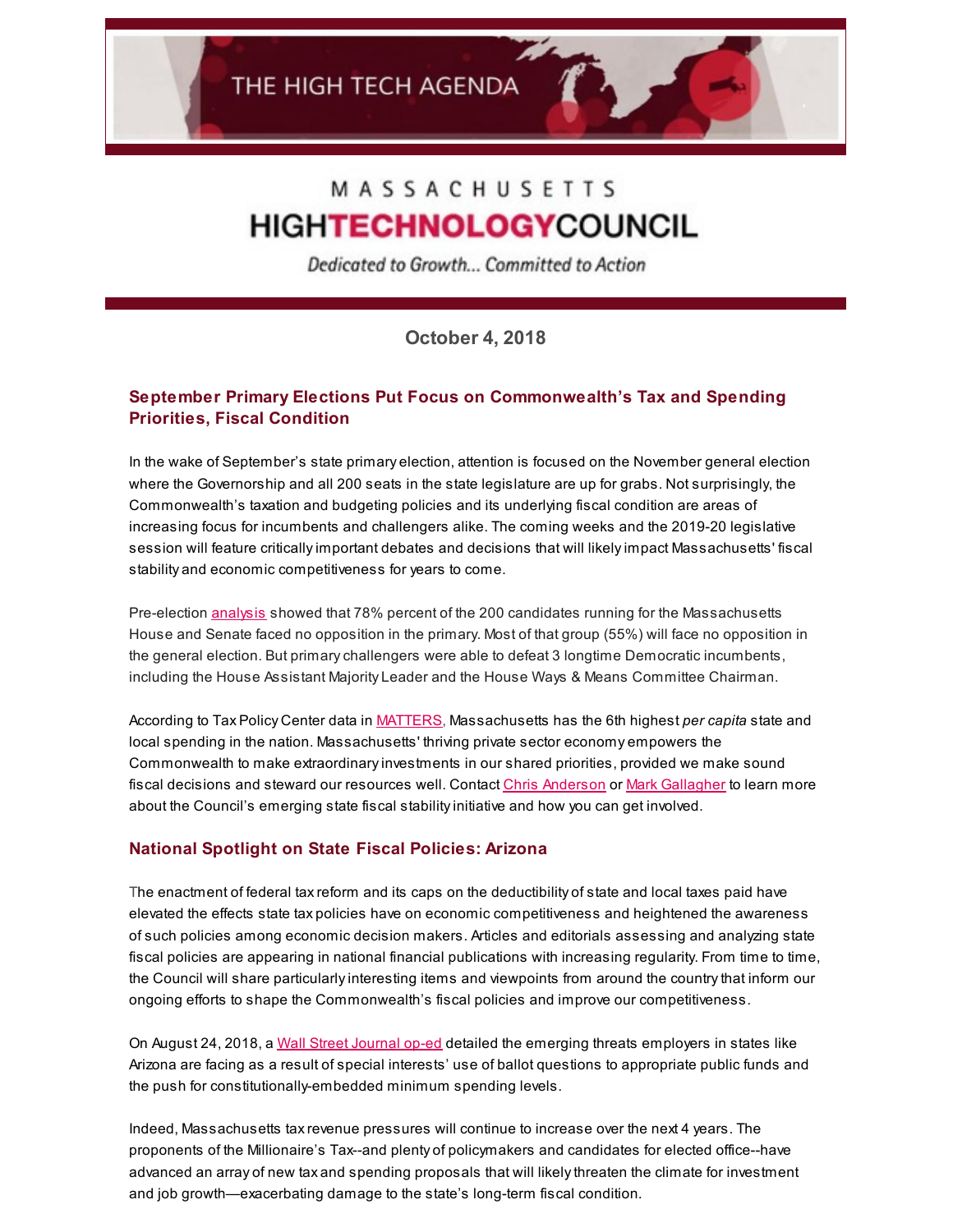On September, 2018, the [Boston](https://www.bostonglobe.com/metro/2018/09/18/gonzalez-revenue-plan-would-tax-state-major-colleges-and-universities/Qq6cKSSFJ2IYSXD0aCo6ZO/story.html?s_campaign=breakingnews:newsletter) Globe reported that Massachusetts Democratic candidate for Governor Jay Gonzales, has proposed a \$1B tax on the endowments of non-profit higher education institutions in Massachusetts. The story references our recent SJC victory:

"Their (new spending) proposals relied on a big new stream of revenue for the state: a ballot question that, *if passed, would have raised the state income tax on Massachusetts' highest earners and put that money into transportation and education. But in June, the state's highest court deemed the measure unconstitutional. It would have brought in an estimated \$2 billion in new revenue next year."*

The Arizona article shares a number of close parallels to events and efforts in Massachusetts. The Council's state fiscal stabilityinitiative will help to ensure that the reported "nonchalance" of the Arizona business communityis one dynamic that does not materialize here.

## **New Statute Governing Employee Non-competition Agreements Effective October 1**

Changes to Massachusetts laws governing the use of employee non-competition agreements took effect on October 1. These changes mark the culmination of several years of Council leadership to develop and advance a compromise solution to a contentious issue impacting technology employers' access to talent. Agreements entered into before October 1, 2018 will be governed under pre-existing common law jurisprudence. After October 1, the new state [statute](https://malegislature.gov/Laws/SessionLaws/Acts/2018/Chapter228) will determine the enforceability of any new agreement. A thorough [guide](https://www.mintz.com/insights-center/viewpoints/2018-08-new-massachusetts-non-compete-law-goes-effect-october-1-2018) to the new law and its effects, is available courtesy of Council member ML Strategies and Mintz Levin.

#### **Council 2019-20 Policy Agenda**

The 2019-20 legislative session is just months away and the Council is working with its leadership team and members to develop and refine our 2019-20 Public Policy Agenda. Council members are invited to attend one of two scheduled conference calls to provide input on the Council's policy agenda. Please contact Mark [Gallagher](mailto:mark@mhtc.org) for additional information about the sessions which will take place on October 15 from 9:00 to 10:00 AM and October 18 from 10:00 to 11:00 AM. Council members are also encouraged to reach to Mark directlyto discuss policy proposals of particular interest to them.

## **Council and AllWays Health Partners to Host Forum: "The Evolving Healthcare Landscape: Innovative Solutions for Employers"**

On October 25 the Council and member AllWays Health Partners will host an invitation-onlyforum on innovative healthcare solutions for Massachusetts employers, featuring industrythought-leaders, including:

- **Moderator:** Vin Capozzi**,** *AllWays Health Partners*
- Sue Moss, SVP, Strategy, *Partners HealthCare*
- Peter Mongeau, SVP & Local Practice Leader, *Aon/Hewitt*
- Rob Harkins, Group Marketplace Leader, Brokerage and Advisory, *Willis Group*
- Jeff Hogan, Northeast Regional Manager, *Rogers Group*

Registration begins at 11:30 AM, followed bylunch and an interactive panel discussion from Noon to 1:00 PM. Contact Mark [Gallagher](mailto:mark@mhtc.org) if you are interested in attending.

## **Third Annual MHTC "Closing the Gender Gap" Event Scheduled for November 5**

On November 5, the Council and members McKinsey & Company and reacHIRE are hosting our third annual Closing the Corporate Gender Gap event focused on developing women leaders in technology. This year's event, Changing the Trajectory: How Companies Can Lean In Too, will be held at the Boston offices of McKinsey & Co., and will feature a presentation on McKinsey's upcoming 2018 Women in the Workforce report.